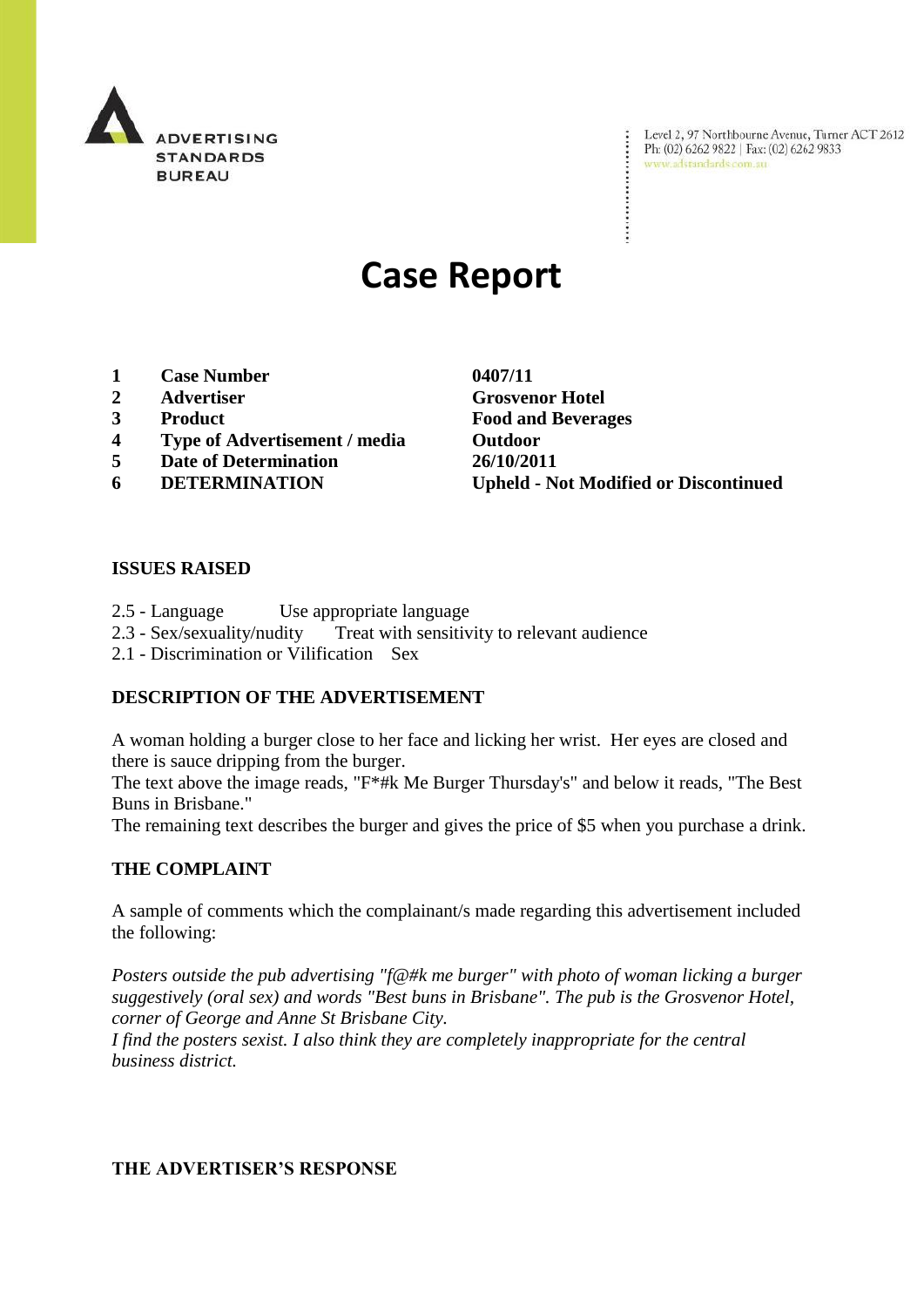Comments which the advertiser made in response to the complainant/s regarding this advertisement include the following:

*F\*#ck Me Burger Thursday - On Thursday's at The Grosvenor On George (320 George Street Brisbane)*

*We have, since we opened, offered cheap meals Monday-Thursday. On Thursdays we serve a Burger with "The Lot" for \$5.*

*These are quite large burgers and are very popular with the patrons.* 

*When they come out they are that big, that the common reaction from patrons was "F\*#ck Me!"* 

*Indicating they are happy and surprised with the size of the burger for \$5.*

*The name has since stuck.. & the burger is now widely known as "The F\*#ck Me Burger" This burger is somewhat famous, with even Sean Muir, burger critic on The Australian Motorcycle, Burger With The Lot Tour popping by to try one. http://lotburger.com As for "The Best Buns in Brisbane" - we have our burger buns delivered fresh daily and they are quite large and delicious.*

*In addition to this, the woman in the picture is NOT licking the burger suggestively, she is licking the sauce running down her hand, as I'm sure most of us have done when enjoying a large burger.*

*Also, the complaint suggests that we are offering the "Service: Sex" - This cannot be further from the truth.* 

*The service advertised is a "product" a \$5 meal deal option for Wednesday and Thursday. In relation to the advertising codes in SECTION 2:*

*2.1 Advertising or Marketing Communications shall not portray people or depict material in a way which discriminates against or vilifies a person or section of the community on account of race, ethnicity, nationality, sex, age, sexual preference, religion, disability or political belief. We Have NOT Done This.*

*2.2 Advertising or Marketing Communications shall not present or portray violence unless it is justifiable in the context of the product or service advertised. We Have NOT Done This. 2.3 Advertising or Marketing Communications shall treat sex, sexuality and nudity with* 

*sensitivity to the relevant audience and, where appropriate, the relevant programme time zone. We HAVE Done This. There is NO Nudity, Sex or Sexuality depicted.*

*2.4 Advertising or Marketing Communications to Children shall comply with the AANA's Code of Advertising & Marketing Communications to Children and section 2.6 of this Code shall not apply to advertisements to which AANA's Code of Advertising & Marketing Communications to Children applies. We HAVE Done This.*

*2.5 Advertising or Marketing Communications shall only use language which is appropriate in the circumstances and strong or obscene language shall be avoided. We HAVE Done This. Language has been censored more than it is often seen on popular clothing labels. The words has been depicted in such a way that it allows the reader to interpret the advertisement for themselves.*

*2.6 Advertising or Marketing Communications shall not depict material contrary to Prevailing Community Standards on health and safety.*

*We Have NOT Done This.*

*2.7 Advertising or Marketing Communications for motor vehicles shall comply with the Federal Chamber of Automotive Industries Code of Practice relating to Advertising for Motor Vehicles and section 2.6 of this Code shall not apply to advertising or marketing*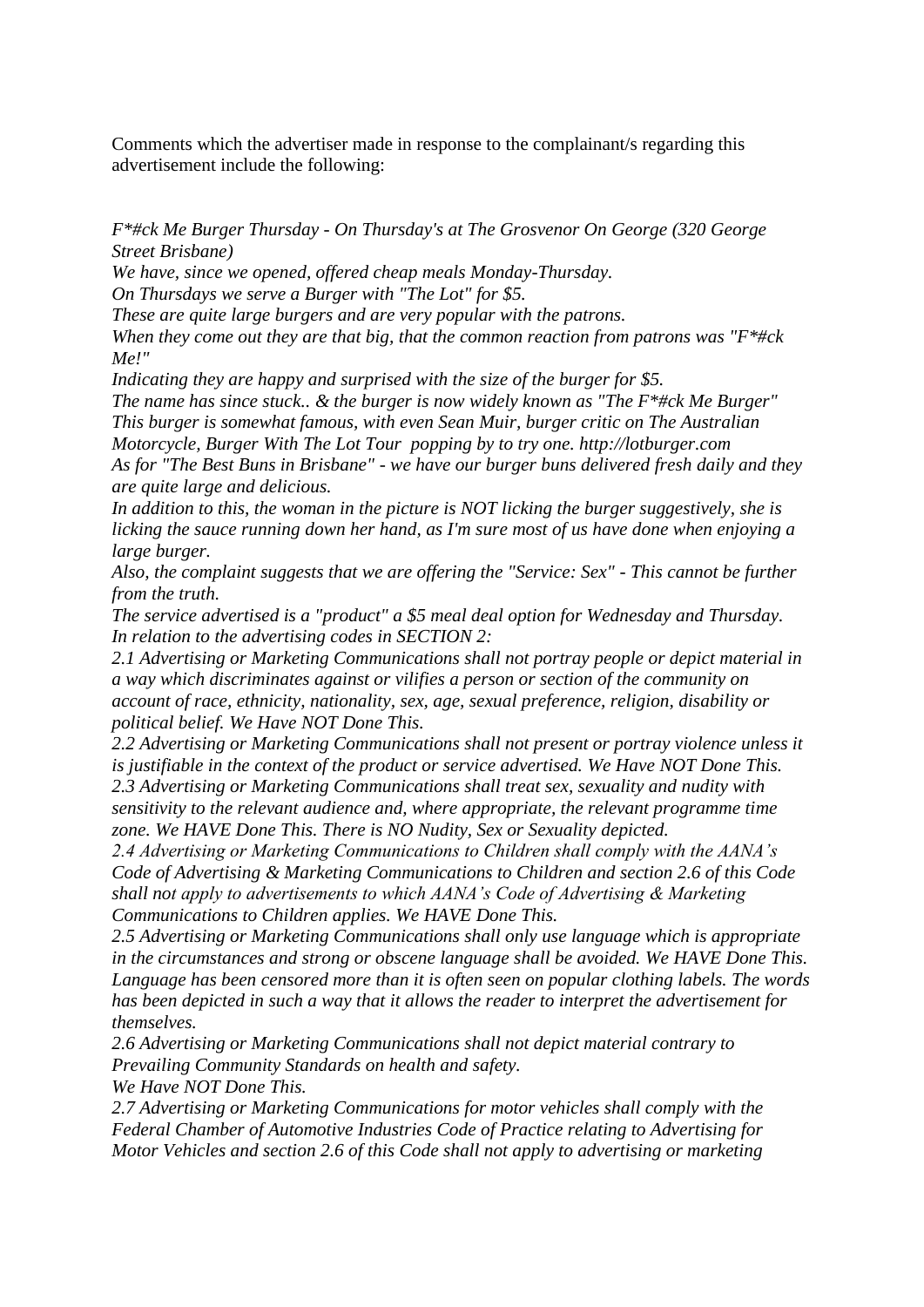*communications to which the Federal Chamber of Automotive Industries Code of Practice applies. Not Applicable 2.8 Advertising or Marketing Communications for food or beverage products shall comply with the AANA Food & Beverages Advertising & Marketing Communications Code as well as to the provisions of this Code. We HAVE Done This.*

## **THE DETERMINATION**

The Advertising Standards Board ("Board") considered whether this advertisement breaches Section 2 of the Advertiser Code of Ethics (the "Code").

The Board noted the complainants' concerns that the advertisement was sexist and inappropriate for outdoor display.

The Board viewed the advertisement and noted the advertiser"s response

The Board first considered whether the advertisement complied with Section 2.1 of the Code which requires that 'advertisements shall not portray or depict material in a way which discriminates against or vilifies a person or section of the community on account of race, ethnicity, nationality, sex, age, sexual preference, religion, disability or political belief.'

The Board noted this outdoor advertisement features a woman holding a burger and licking her wrist and that the main banner reads, "F\*#k Me Burger Thursday's [sic]" and additional text reads, "The Best Buns in Brisbane".

The Board determined that as the woman was depicted eating the burger and the advertisement is for burgers the depiction of the woman did not amount to an image which discriminates against or vilifies a section of the community on account of their sex.

The Board determined that the advertisement did not breach Section 2.1 of the Code.

The Board considered whether the advertisement complied with Section 2.3 of the Code. Section 2.3 states: "...shall treat sex, sexuality and nudity with sensitivity to the relevant audience and, where appropriate, the relevant programme time zone'.

The Board considered that the combination of the woman licking her wrist and the wording in the advertisement amounts to a depiction which is sexualised.

The Board noted the advertisement is displayed in George Street which is in the Brisbane CBD and so the relevant audience for the advertisement is broad. The Board considered that given the sexualised nature of the image it is likely the advertisement will be found offensive by many people who would see it.

The Board determined that the advertisement did not treat sex, sexuality and nudity with sensitivity to the relevant audience. The Board determined that the advertisement breached Section 2.3 of the Code.